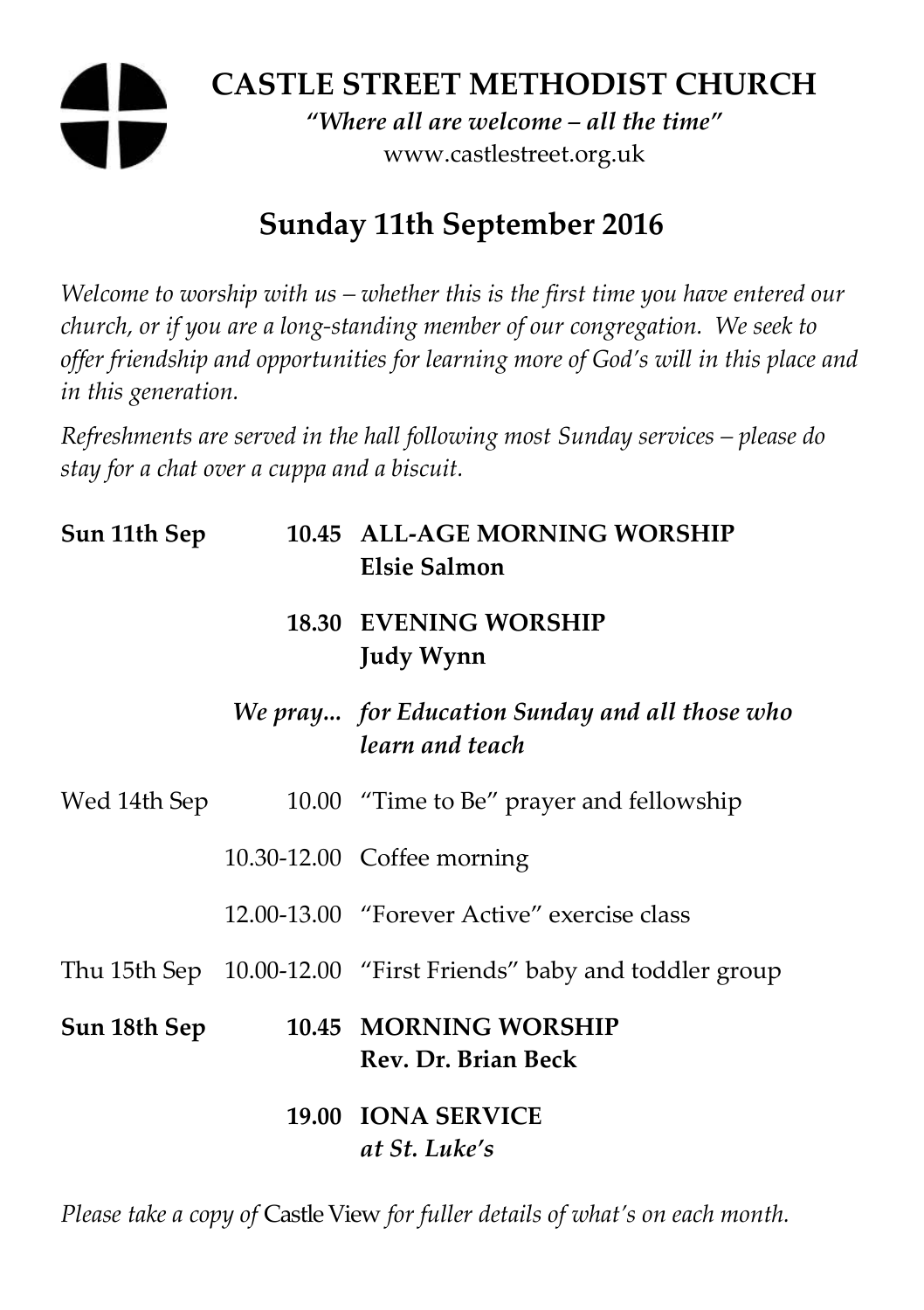### **World Church Weekend at St. Ives Methodist Church**

The September *Castle View* mentions the visit of the Vice-President of the Methodist Conference, Rachel Lampard, to St. Ives Methodist Church next month. Here are some more details about that weekend:

#### Saturday 8th October, 2.15pm to 5.00pm:

Learn about our links to Christians in Pakistan through presentations, workshops, discussions and food! Led by the Vice-President. There will be related games and activities for 5-11 year olds. A free event, but donations to cover costs will be welcome.

#### Sunday 9 October, 10.30am:

All-Age Worship led by Revd. Heather Walker, with the address given by the Vice-President.

For more information, telephone (01480) 350 270.

+\*\*\*\*\*\*\*

#### **Prayer Handbooks**

The 2016-17 Prayer Handbooks have arrived. As we ordered in bulk, the cost will be £3.50. If there is anyone who didn't order a copy but would still like one, please speak to Sarah Creeke – there may be some spares.

#### +\*\*\*\*\*\*\*

#### **MWiB Autumn District Day, 6th October**

The East Anglian Methodist Women in Britain (MWiB) are holding their Autumn District Day at Lowestoft on Thursday 6th October 2016. The speaker is the Revd. Michaella Youngson.

A mini-bus is available from Cambridge for anyone wishing to attend this wonderful event. There are a total of twelve seats available on a first come, first served basis on a cost-sharing basis – £7.50 per head if all seats are taken.

If you would like to attend this event, or would like any further information, then please contact either Jim or Lynn Taylor (e-mail: jamesitaylor *at* btinternet *dot* com or lynngtaylor *at* btinternet *dot* com) as soon as possible to reserve your place.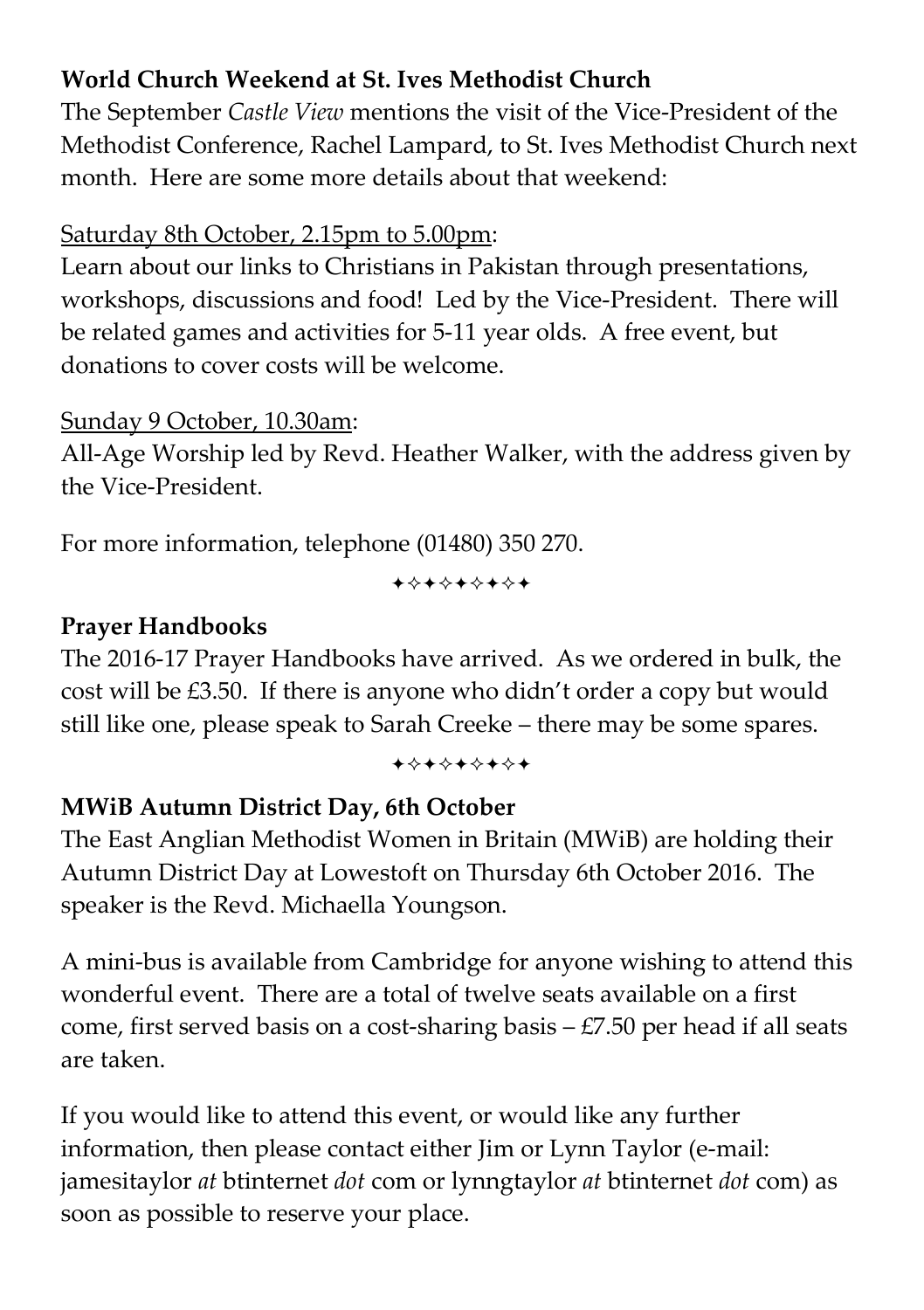### **Barn Dance 24th September – a reminder**

Don't forget our family barn dance, with caller Joyce Goodall, on Saturday 24th September from 4.30pm to around 7.30pm. A shepherd's pie supper will be served at about 5.30pm. The suggested donation is £7 for adults and £3 for children (or give what you can), with profits split between the harvest appeal of the Methodist relief and development charity "All we can" and local charity the Cherry Homes Trust.

We're not selling tickets in advance, but it would be useful to know numbers for catering – please let Kimberley know if you plan to come. If anyone is able to make a shepherd's pie, please also speak to Kimberley.

+\*\*\*\*\*\*\*

#### **Looking for Accommodation in Central Cambridge?**

Lyn's House is a small ecumenical household of four men and women (currently including 3 PhD students) who live and pray together in a house on De Freville Avenue. They each have their own programme of work or study and pay a subsidised (i.e. affordable!) market rent. They are accompanied and supported by a Steering Group and a number of volunteers, who assist them in offering friendship and hospitality to people with learning disabilities on a regular basis (meals, monthly teaparties, and occasional social events).

The household is about to enter its fourth year and is looking for a new female member to join them from the new academic year. It is a wonderful opportunity for someone!

Might it be a good fit for anyone you know? You and / or they would be most welcome to visit the house and meet some of the house members and friends and learn more – please contact jagardom *at* googlemail *dot* com.

+\*\*\*\*\*\*\*

#### **"Big Issues" at Histon Methodist Church**

This stimulating and at times controversial series of evenings to challenge your thinking gets underway again on Thursday 29th September, starting at 7.30pm, with an evening entitled "Emmaus – the first twenty-five years". As usual, refreshments, including tempting desserts, will be served during the interval.